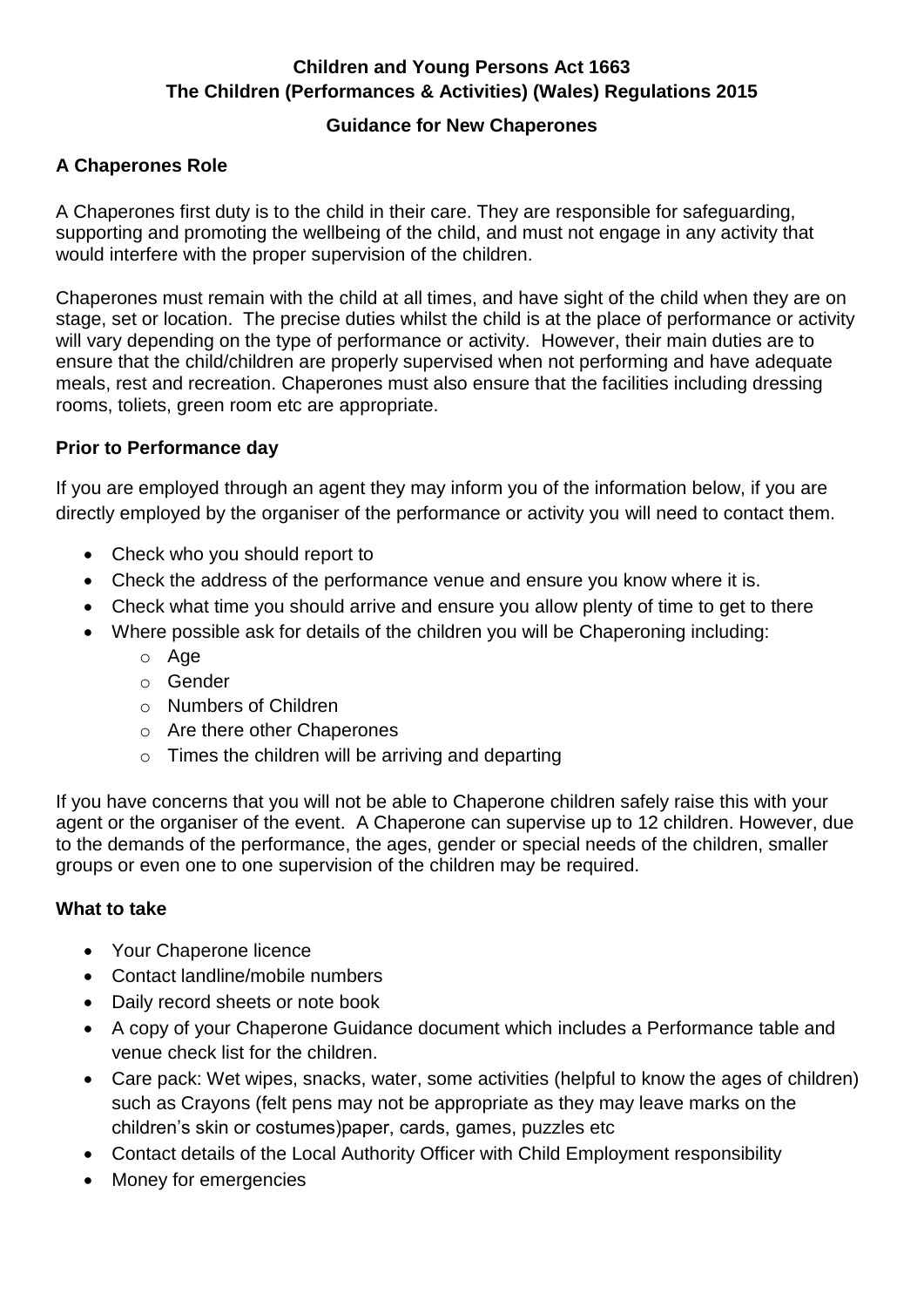#### **What to wear**

- Appropriate clothing suitable for work with Children
- Flat shoes  $-$  no 'clicky' heels
- Nothing dangling that may get caught on anything
- Dark/Black clothes for stage productions
- Clothes appropriate for location and weather: Boots, raincoat, umbrella, suntan lotion in your car.

### **When you arrive (prior to Children's arrival):**

- For Theatres go direct to the stage door.
- For locations follow signs for 'Loc' or 'unit base'
- Check in with security
- Make yourself known to the person you need to report to who is likely to be as follows:
	- o Theatre Performances Company Manager, Stage Manager or Head Chaperone
		- $\circ$  TV, Film Studio/Location Ask for the production office,  $2^{nd}$  Assistant Director (2nd AD) usually deals with the children.

#### **Information and documents you will need to ask to see**

- A copy of the Children's licences or any exemption evidence if you are informed licences are not required (if the child is missing school or paid a licence is required)
	- o Check the licences for the following information:
		- Start and finish times
		- **Travel Arrangements**
		- **Education Arrangements**
		- Any additional conditions the Local Authority have placed on the licence
- A list of the names of the Children you will be looking after
- A list of the children's home and emergency contact numbers which you have access to at all times.
- Check whether any child has any medical conditions or requirements, if the child requires medication what are the arrangements for administrating this:
	- $\circ$  Times to be administered
	- o Who will administer the medication, the child first aider, you?
	- o Dosage
	- o Safe storage
- Any additional information children's information you need to know i.e., Special Needs, dietary requirements, allergies, fears or anxieties etc
- Check the Child Protection Policy for the organisation.
- Ask for a Copy of the daily schedule/call sheet for the day
	- o **What are the children are being asked to do? – If not clear ask the production team to explain what is required, when and where they will be doing whatever they are going to.**
- If the performance contains adult themes you may require a copy of the script to ensure appropriate arrangements are made during scenes that children should not be present.

### **Venue Check**

• Familiarise yourself with the venue's layout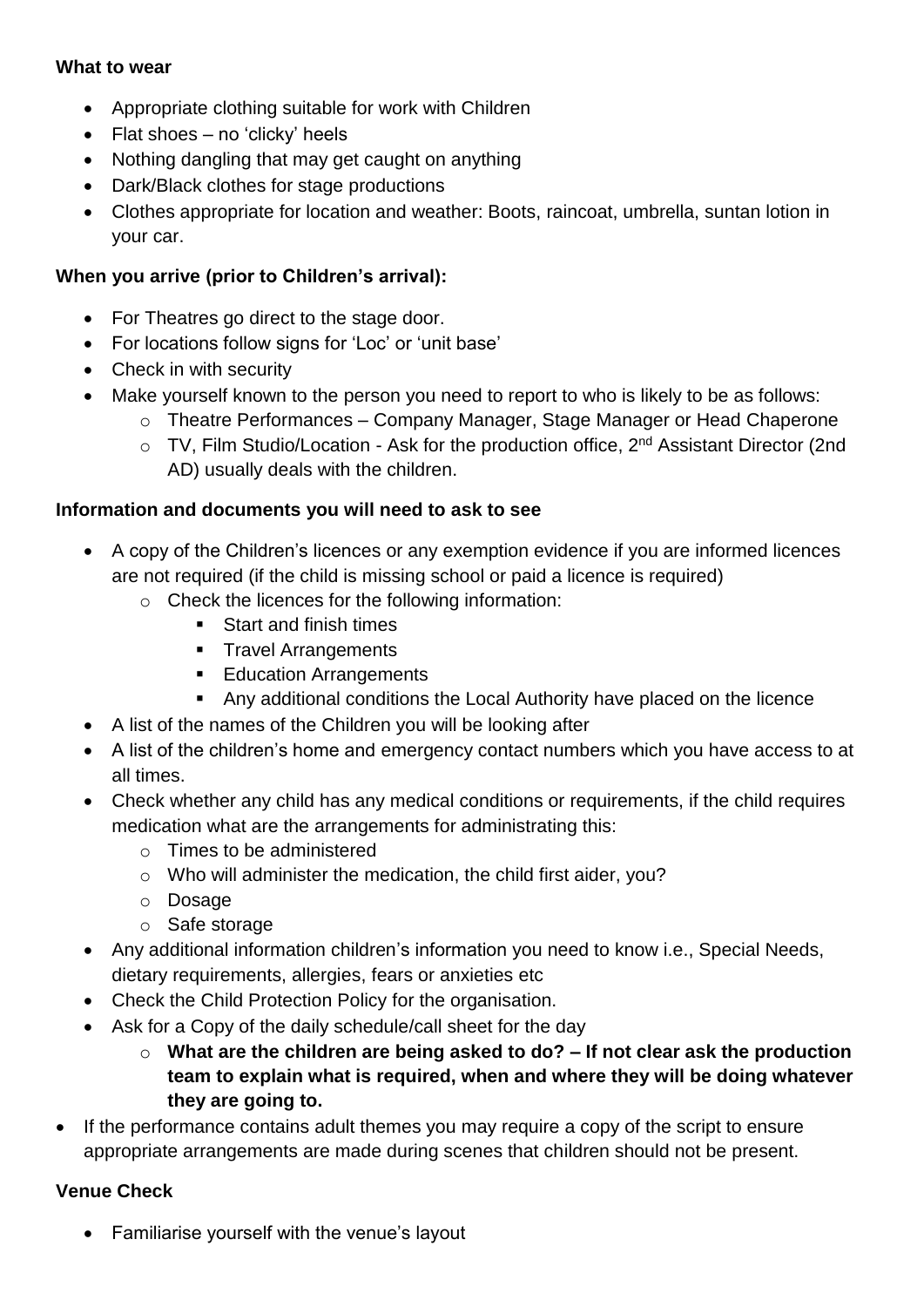- Check all area's the children have access to for any hazard or additional problems :
	- o The Dressing rooms
		- Must be separate for boys and girls over 5 years of age.
		- Are they big enough? Too hot/cold?
		- Are they private
		- Are other adults walking in/through the dressing rooms?
		- Who else is in the room?
	- o School room if children are to be tutored
	- o Stage/set or location where children will be performing or waiting
	- o Any other areas the children have access to are they safe?
	- o Any 'quick' change area:
		- Changes at the side of the stage
		- Can the child be viewed by others
		- Do they undress to underwear?
	- o Green Room rest area
		- Shared with adults? Child accompanied by chaperones
		- Comfortable, space for everyone?
	- o Meals/Refreshments
		- Suitable breaks taken? Arrangements for meals throughout the day, are dietry requirements catered for, are there plenty of drinks available?
	- o Toilet Facilities
		- Separate from adults, designated for children. What about single cubicles? What if no separate toilets, accompanied by chaperone, procedures for checking they are clean?
	- o First Aid/Medical
		- First Aid Kits trained staff on duty?
		- Film sets onsite medics / nurse/ paramedics?
- Check the location of all fire exits
- If possible ask to hear the fire alarm
- If possible arrange a fire drill with the children
- Check who is the designated person for any Child Protection/Safeguarding concerns.
- Check the evacuation procedures/meeting points
- Liaise with any other Chaperones who have been employed, and work as a team.
	- o If parents are present chaperoning their own child, they must not be left alone with any other child?

## **Meeting the Children**

- Introduce yourself to the children and their parents if present, explain what your role is and that you are the person they can speak to if they have any problems or concerns.
- Briefing with children (age appropriate) explain the daily schedule:
	- o When they will be performing/rehearsing/practising
	- o Details of costume and make up
	- o Breaks and Mealtimes
	- o Tutoring times
- Familiarise the children with the venue's layout
- Explain what will happen if the fire bell sounds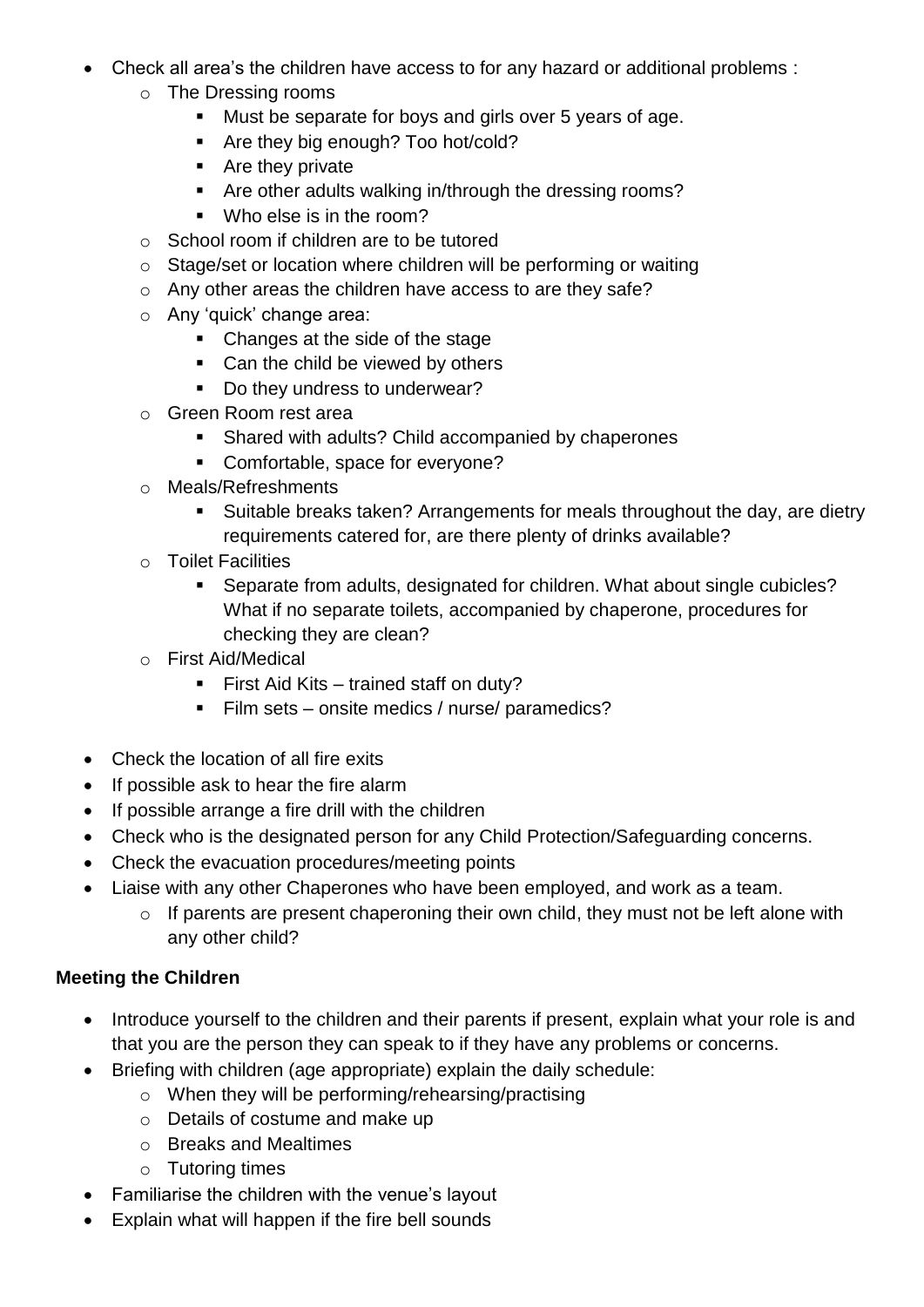- Introduce the children to the cast and crew if possible and explain what their jobs are in the production.
- Explain the 'house rules' to the children, your expectations of their behaviour and boundaries, no messing about as there are hazards.

Remember: Children do not usually get paid a small sum or nothing at all for the work they are doing. It is important that they enjoy the experience and benefit from participating in the performance. They should end their day feeling they have done a good job feel they were part of the production team.

## **Performance/Work time**

- Turn your mobile phone off. Silent may not be sufficient in some theatres/studio's
- Ensure the child/children are always in your sight.
	- o The time that a child spends in wardrope or make up prior to going on set/stage counts as work
	- o The moment a child arrives at the place of performance the clock starts ticking
	- o This is the case even if the parent arrives with the child ahead of the call time.

## **Daily Record Sheets**

- Either on the record sheet you have been given or a note book record throughout the day what the children are doing, Refer to your performance table to ensure the following are within the Regulations:
	- **Arrival time**
	- Make up/Dressing
	- Performance times
	- **Breaks**
	- **Neals**
	- **Tutoring**
	- **Departure time**

## **Chaperones Discretion**

## **Discretion of 1 hour**

You may decide whether or not a child will be allowed to work past the latest finish time in certain exceptional circumstances. You can agree an extension of no more than one hour, as long as you are satisfied that the child's well-being will not be affected **and** that the child's total time that day (including the additional time agreed) does not exceed the maximum allowed. (See table 1) The chaperone must then inform the Local Authority who issued the child's licence and the Local Authority where the performance takes place of this and the reasons why you agreed it.

*This discretion is designed for occasional use only, where there are unusual or unforeseen circumstances that delay a production. Chaperones should consider a request for an extension only in exceptional situations. It should not be used on a regular basis or to make up for poor scheduling by the organisers of the event.* 

## **Discretion of Meal Break**

You may also agree to reduce **one** of the meal breaks to not less than **30 minutes** where the performance or rehearsal is **outdoors** provided that: the duration of the break is not less than thirty minutes; and the maximum number of hours during which the child may take part in a performance or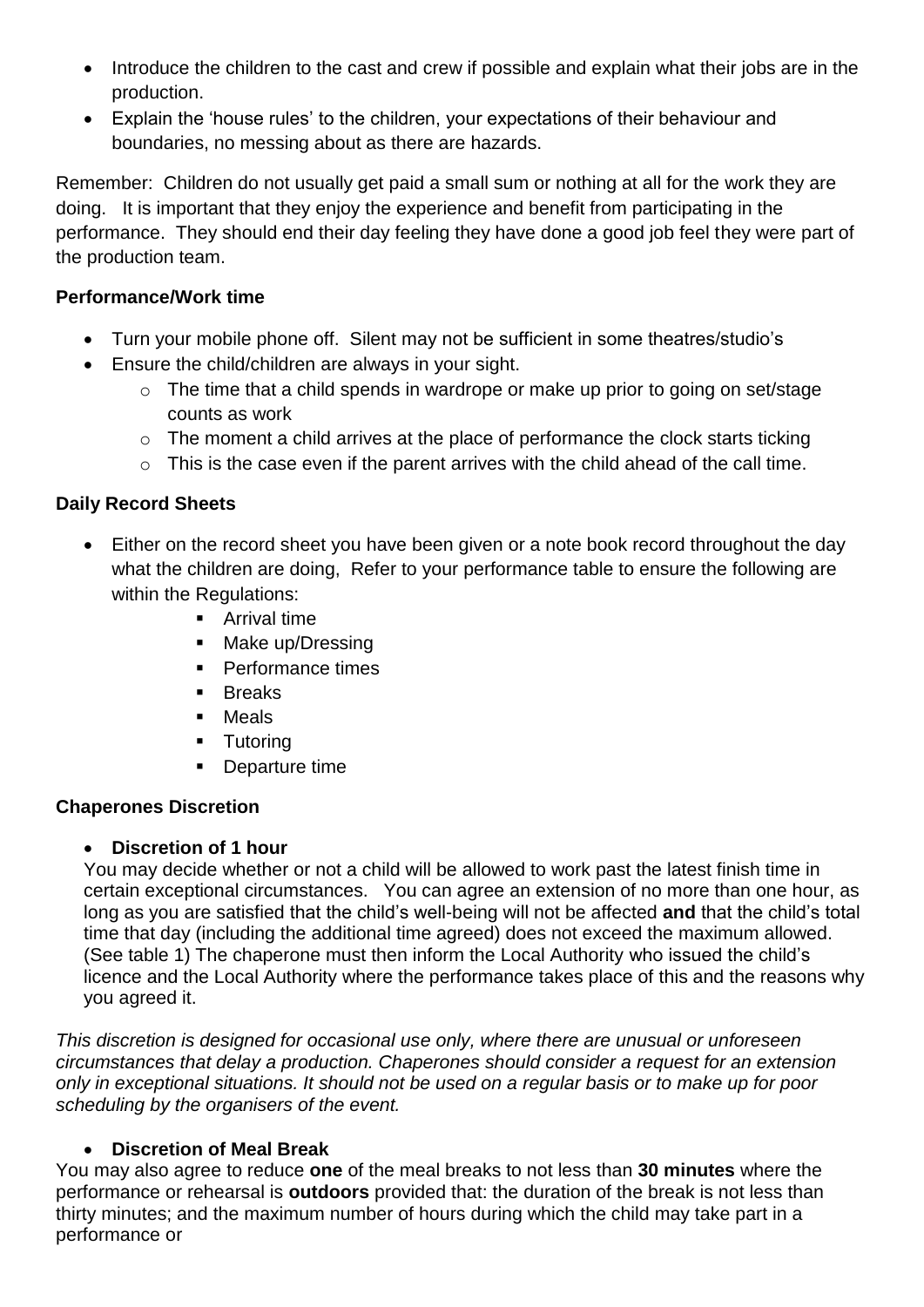Rehearsal is not exceeded (See Table 1). Again, this is expected to be only an occasional occurrence.

## **REMEMBER:**

**If you are not happy with what the child is being asked to do or have concerns over the child's welfare you MUST insist the child STOPS until appropriate arrangements are made and you are happy for the child to continue.**

**If the Child is unwell you must stop the child performing until such time they are well enough to continue.**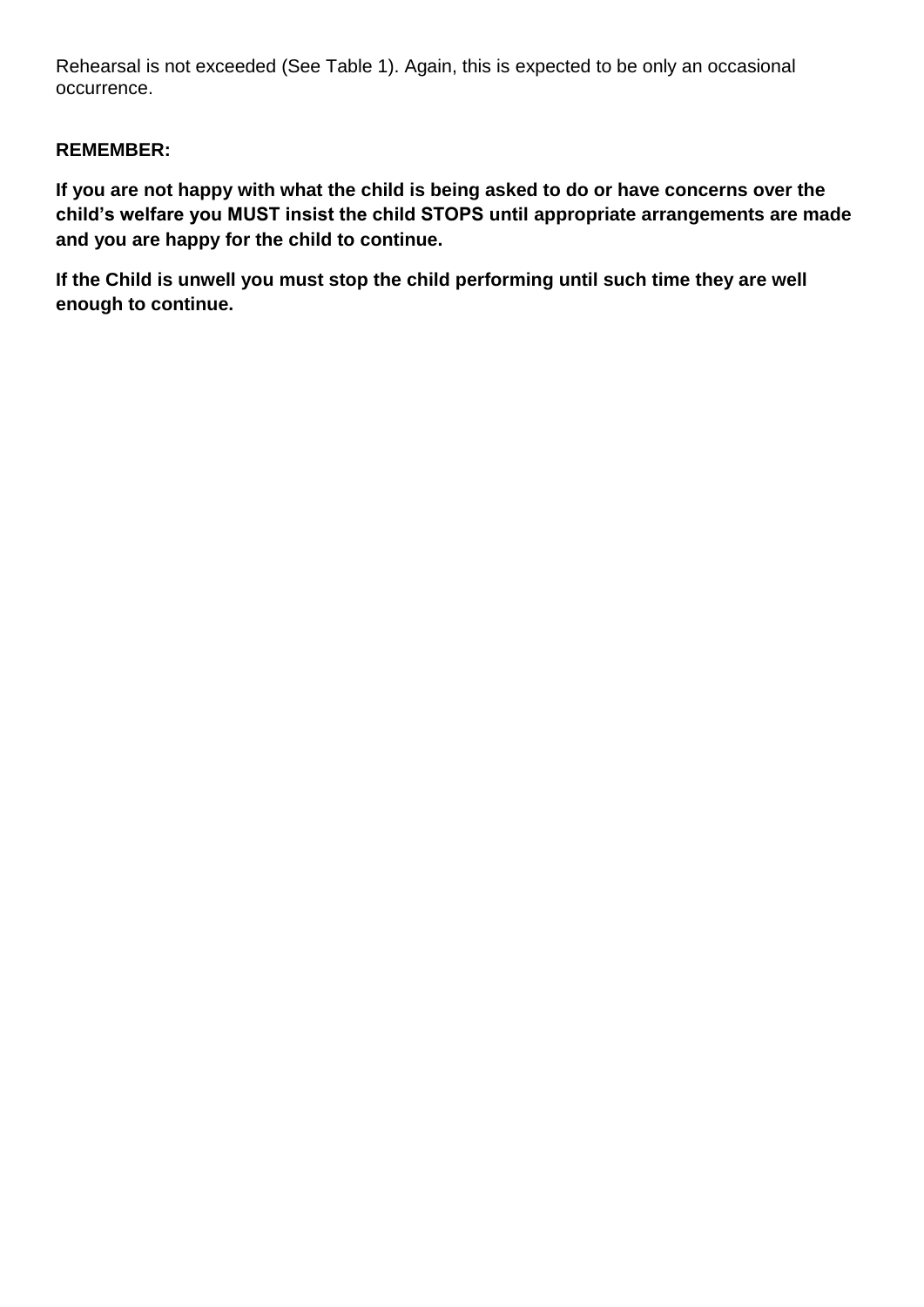#### **CHILDREN IN ENTERTAINMENT RESTRICTIONS IN RELATION TO ALL PERFORMANCES**

| <b>Topic</b>                 | Age 0 to 4            | Age 5 to 8                | Age 9 and over                    |  |  |  |  |
|------------------------------|-----------------------|---------------------------|-----------------------------------|--|--|--|--|
| <b>Maximum number of</b>     |                       |                           |                                   |  |  |  |  |
| hours at place of            | 5 hours               | 8 hours                   | 9.5 hours                         |  |  |  |  |
| performance or               |                       |                           |                                   |  |  |  |  |
| rehearsal (Reg.24)           |                       |                           |                                   |  |  |  |  |
| <b>Earliest and latest</b>   |                       |                           |                                   |  |  |  |  |
| permitted times at           |                       |                           |                                   |  |  |  |  |
| place of performance         | 7am to 10pm           | 7am to 11pm               | 7am to 11pm                       |  |  |  |  |
| or rehearsal (Reg.23)        |                       |                           |                                   |  |  |  |  |
| <b>Maximum period of</b>     |                       |                           |                                   |  |  |  |  |
| continuous                   | 30 minutes            | 2.5 hours                 | 2.5 hours                         |  |  |  |  |
| performance or               |                       |                           |                                   |  |  |  |  |
| rehearsal (Reg.24)           |                       |                           |                                   |  |  |  |  |
| <b>Maximum total hours</b>   |                       |                           |                                   |  |  |  |  |
| of performance or            | 2 hours               | 3 hours                   | 5 hours                           |  |  |  |  |
| rehearsal (Reg.24)           |                       |                           |                                   |  |  |  |  |
| <b>Minimum intervals for</b> | Any breaks must be    | If present at the place   | If present at the place of        |  |  |  |  |
| meals and rest               | for a minimum of 15   | of performance or         | performance or rehearsal for more |  |  |  |  |
| (Reg.25)                     | minutes. If at the    | rehearsal for more        | than 4 hours but less than 8      |  |  |  |  |
|                              | place of performance  | than 4 hours but less     | hours, they must have one meal    |  |  |  |  |
|                              | or rehearsal for more | than 8 hours, they        | break of 45 minutes and at least  |  |  |  |  |
|                              | than 4 hours, breaks  | must have one meal        | one break of 15 minutes           |  |  |  |  |
|                              | must include at least | break of 45 minutes       |                                   |  |  |  |  |
|                              | one 45 minute meal    | and at least one          | If present at the place of        |  |  |  |  |
|                              | break.                | break of 15 minutes       | performance or rehearsal for 8    |  |  |  |  |
|                              |                       |                           | hours or more, they must have the |  |  |  |  |
|                              |                       | If present at the place   | breaks stated above plus another  |  |  |  |  |
|                              |                       | of performance or         | break of 15 minutes.              |  |  |  |  |
|                              |                       | rehearsal for 8 hours     |                                   |  |  |  |  |
|                              |                       | or more, they must        |                                   |  |  |  |  |
|                              |                       | have the breaks           |                                   |  |  |  |  |
|                              |                       | stated above plus         |                                   |  |  |  |  |
|                              |                       | another break of 15       |                                   |  |  |  |  |
|                              |                       | minutes.                  |                                   |  |  |  |  |
| <b>Education (Reg.15)</b>    |                       | 3 hours per day           | 3 hours per day (maximum of 5     |  |  |  |  |
|                              |                       |                           |                                   |  |  |  |  |
|                              | N/A                   | (maximum of 5 hours       | hours per day). 15 hours per      |  |  |  |  |
|                              |                       | per day). 15 hours        | week, taught only on school days. |  |  |  |  |
|                              |                       | per week, taught only     | Minimum of 6 hours in a week if   |  |  |  |  |
|                              |                       | on school days.           | aggregating over 4 week period or |  |  |  |  |
|                              |                       | <b>Minimum of 6 hours</b> | less.                             |  |  |  |  |
|                              |                       | in a week if              |                                   |  |  |  |  |
|                              |                       | aggregating over 4        |                                   |  |  |  |  |
|                              |                       | week period or less.      |                                   |  |  |  |  |
| <b>Minimum break</b>         |                       |                           |                                   |  |  |  |  |
| between                      |                       |                           |                                   |  |  |  |  |
| performances                 | 1 hour 30 minutes     | 1 hour 30 minutes         | 1 hour 30 minutes                 |  |  |  |  |
| (Reg.25)                     |                       |                           |                                   |  |  |  |  |
| <b>Maximum</b>               |                       |                           |                                   |  |  |  |  |
| consecutive days to          |                       |                           |                                   |  |  |  |  |
| take part in                 | 6 days                | 6 days                    | 6 days                            |  |  |  |  |
| performance or               |                       |                           |                                   |  |  |  |  |
| rehearsal (Reg.28)           |                       |                           |                                   |  |  |  |  |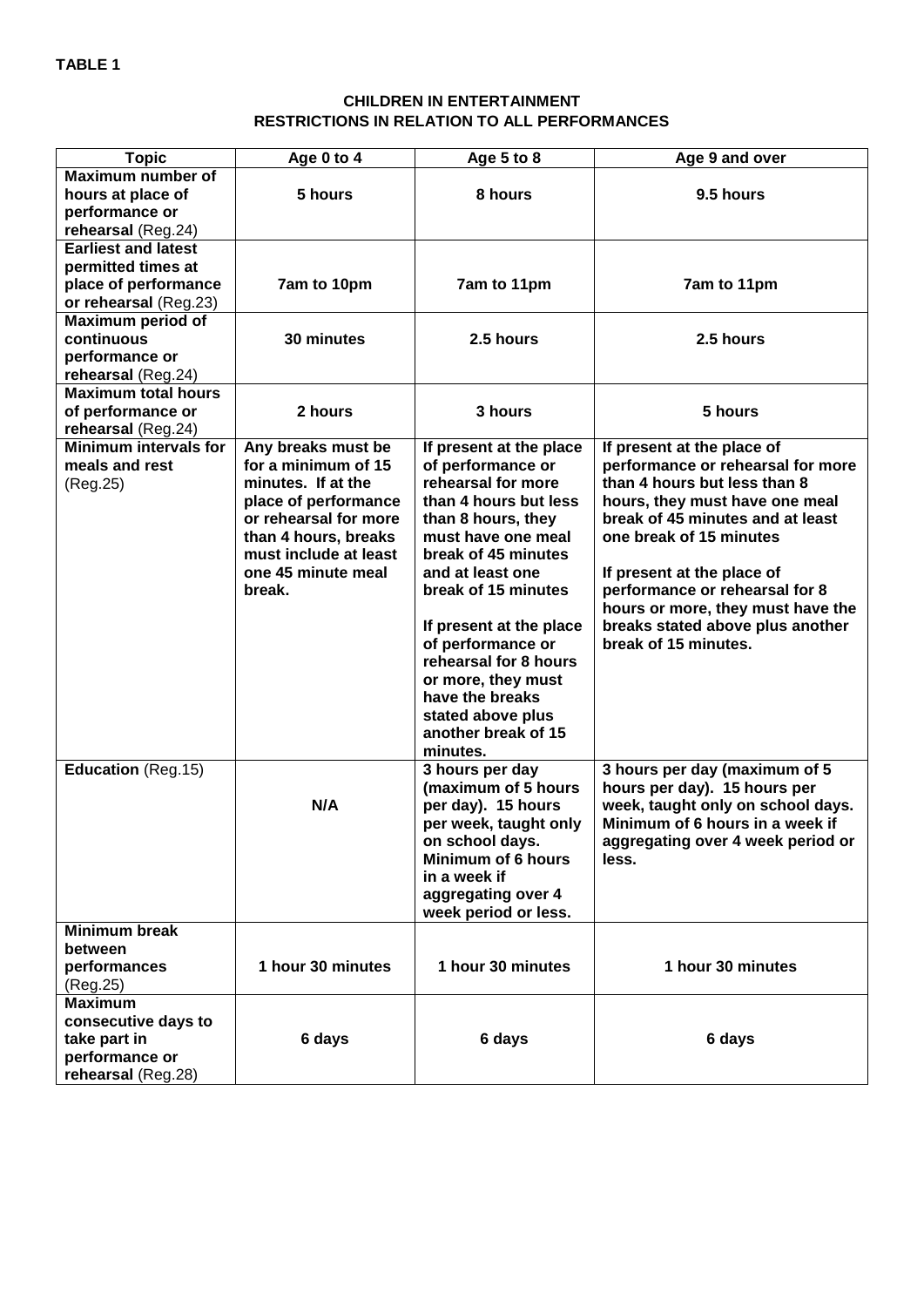#### **ARRIVAL AT THE VENUE**

- Arrive before the children, especially if the venue is not known to you. This will give time to have a look around and meet other people involved in the event.
- Make yourself known to the Licence Holder or their deputy and any other relevant person<br>(i.e. stage/floor manager,  $(i.e.$  stage/floor dressers, etc.).
- Check all areas to be visited by the children for any hazards.
- Check fire exits for ease of passage.
- Find out what the fire alarm sounds like and arrange a fire drill involving the children.
- Check the first aid facilities and if there is a qualified First Aider on the premises.
- Check that dressing rooms, toilets, school room, rest room, meal arrangements and any other facilities are suitable.
- When checking dressing rooms, remember children aged 5 years or over must only dress with other children of the same sex.
- Liaise with any other Chaperones who have been employed, and work as a team.
- Have a list of the names of the children you will be caring for. If there are more than 12 children each Chaperone must be sure who is looking after which children.
- Check each child's performance licence and note any conditions endorsed on it. The Licence Holder's copy must be available at the place where the event takes place.
- Ensure there is a list of the children's home and emergency contact details which you can get access to at all times in case you need to contact the parent/guardian.
- Check with the Licence Holder to ascertain whether any child has medical problems or requirements. This information is strictly confidential but, as a Chaperone, you need to know. If a child becomes ill there may be something in the notes that will give you some indication of the problem. If the child is taken to hospital or is seen by a doctor, the fact that a child is taking medication may have an effect on the treatment. You may need to remind a child to take their medication at a specific time.
- If you are unhappy with any of the facilities or arrangements you should voice your concerns to the Licence Holder and negotiate better conditions. If these negotiations are not successful you must consider whether you are going to allow the children to take part in the event. In these circumstances you must inform the appropriate Local Authority as soon as possible with the details of the problem/s and the action you took.
- Check the companies Child protection policy?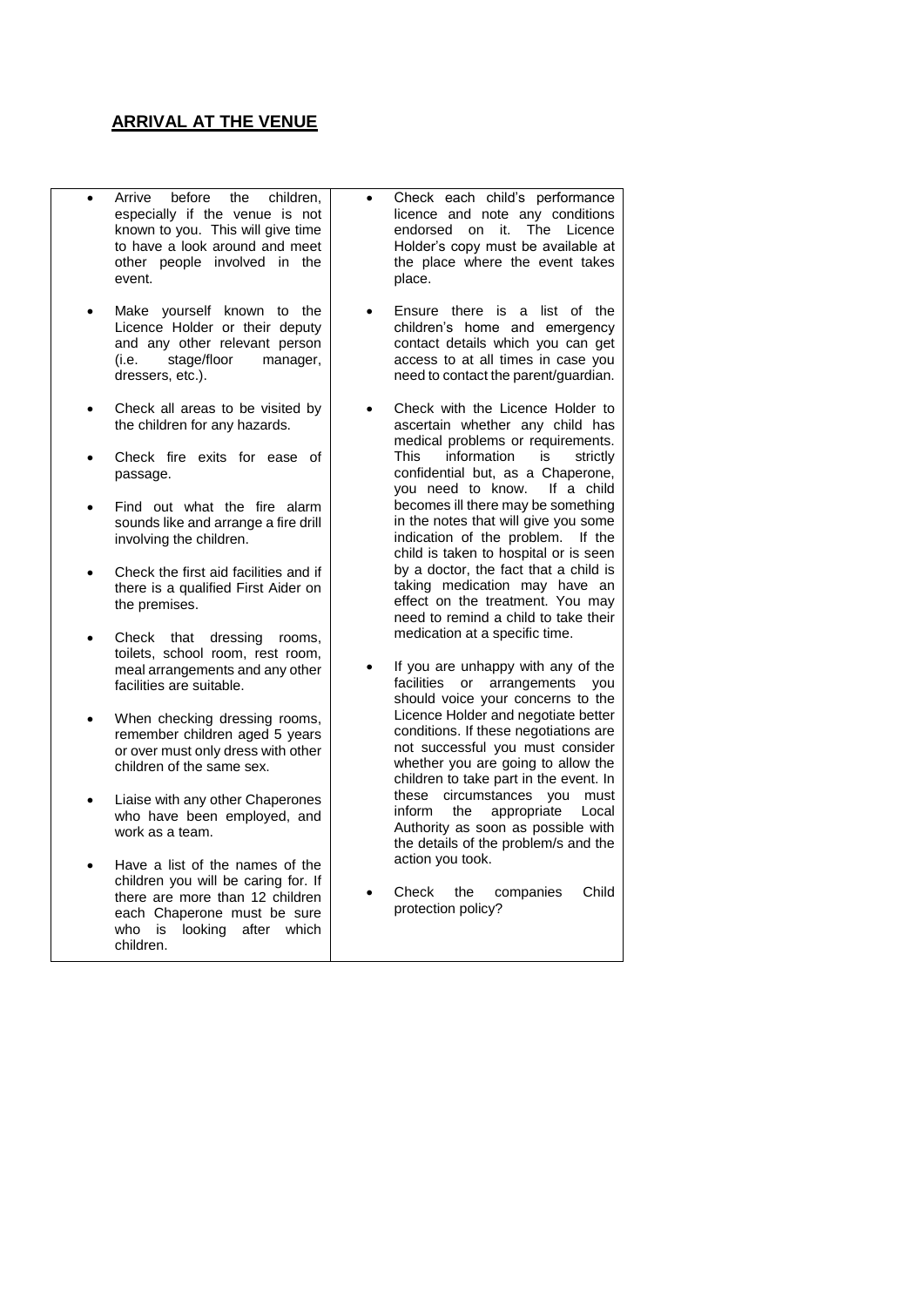# **CHECK LIST - ARRIVAL AT THE VENUE**

You may find it useful to photocopy this page to use at each job you attend.

|                                                                                                | <b>TICK</b> |
|------------------------------------------------------------------------------------------------|-------------|
| Familiarise yourself with the venue's layout                                                   |             |
| Identify all hazard areas                                                                      |             |
| Locate all fire exits                                                                          |             |
| Ask to hear sound of fire alarm                                                                |             |
| Arrange fire drill (with alarm) for children                                                   |             |
| Locate first aid facilities                                                                    |             |
| Check who the production contact is for concerns/problems                                      |             |
| Inspect dressing rooms (separate for age 5 years and over)                                     |             |
| Locate and inspect toilets                                                                     |             |
| Locate and inspect rest rooms                                                                  |             |
| Locate and inspect school room (if applicable)                                                 |             |
| Check on meal arrangements                                                                     |             |
| Check total number of children                                                                 |             |
| Check total number of chaperones                                                               |             |
| Acquire list of children's name                                                                |             |
| Check each child's performance licence                                                         |             |
| Ensure you have emergency home contacts for each child                                         |             |
| Where relevant, ensure you have details of each child's<br>medical problems and/or medication. |             |
| Ensure each child is signed in and out by an authorised<br>adult.                              |             |

Checked by: \_\_\_\_\_\_\_\_\_\_\_\_\_\_\_\_\_\_\_\_

Date: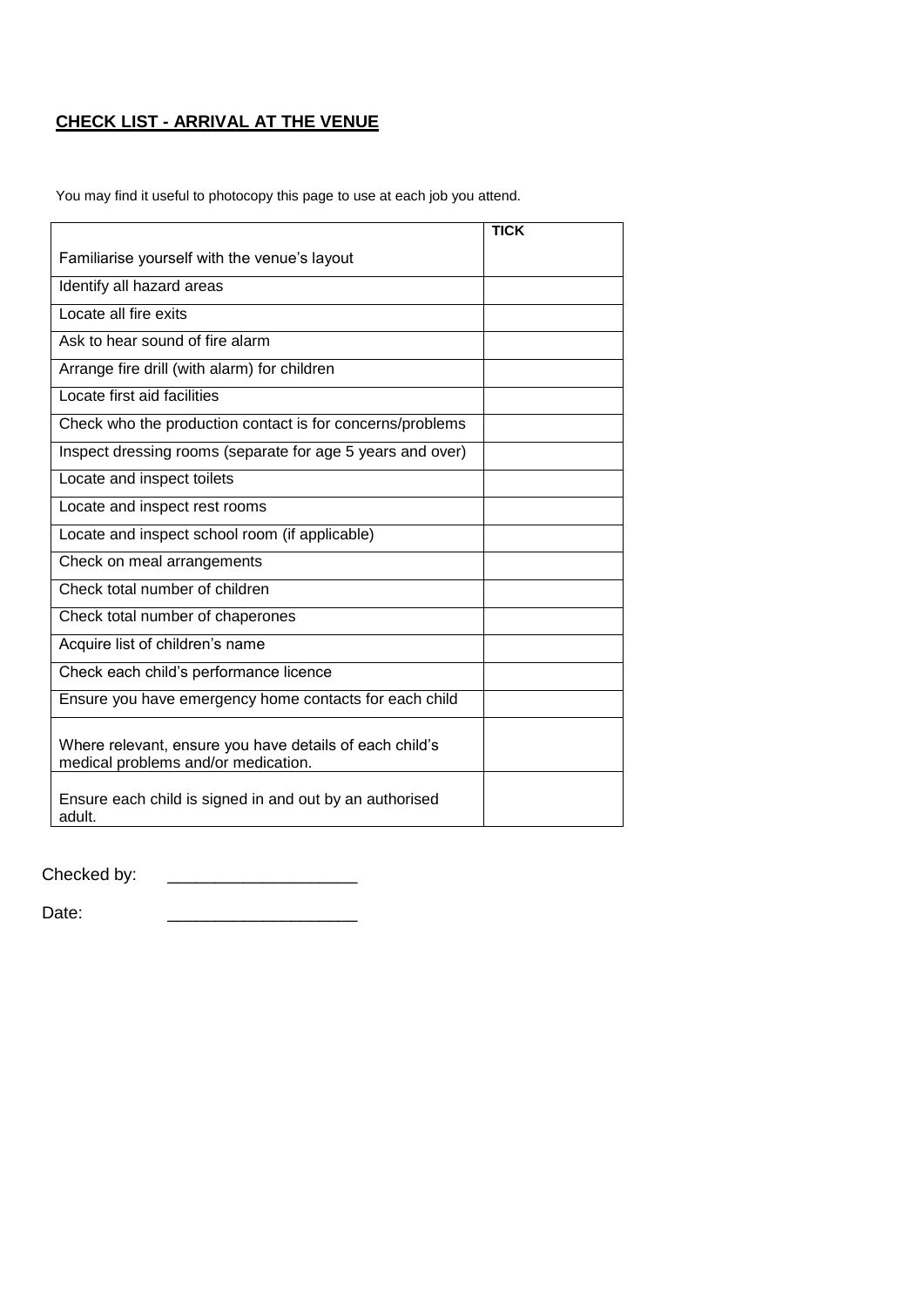# **CHILDREN IN ENTERTAINMENT – THE CHILDREN (PERFORMANCES AND ACTIVITIES) (WALES) REGULATIONS 2015**

|  | Schedule 3 (Regulation 11) - Daily Record Sheet |
|--|-------------------------------------------------|
|  |                                                 |

| Parent contact details<br>Child's Agent<br>Local Authority for<br>Child's Licensing<br>location of work<br>Authority<br>Chaperone Name &<br>Tutor name and<br><b>Licensing Authority</b><br><b>Licensing Authority</b><br>Name of Production<br>Child's Licence<br>YES / NO<br>seen/retained<br><b>Production Company</b><br>Licence Holder<br>Name & Tel. No.<br>Name/ Tel. No.<br>Date of Performance<br>Place of Performance<br>07:00<br>08:00<br>09:00<br>10:00<br>15 <sub>to</sub><br>30 to<br>45 to<br>$00$ to<br>15 <sub>to</sub><br>30 to<br>45 to<br>$00$ to<br>15 <sub>to</sub><br>30 to<br>45 to<br>$00$ to<br>15 <sub>to</sub><br>30 to<br>$00$ to<br>15<br>30<br>45<br>00<br>15<br>30<br>45<br>00<br>15<br>30<br>45<br>00<br>30<br>45<br>15<br>11:00<br>12:00<br>13:00<br>14:00<br>30 to<br>00 to<br>15 <sub>to</sub><br>30 to<br>45 to<br>$00$ to<br>15 <sub>to</sub><br>30 to<br>45 to<br>$00$ to<br>15 <sub>to</sub><br>$00$ to<br>15 <sub>to</sub><br>45 to<br>30 to<br>15<br>45<br>45<br>45<br>30<br>45<br>30<br>00<br>15<br>30<br>00<br>15<br>30<br>00<br>15<br>15:00<br>17:00<br>16:00<br>18:00<br>15 <sub>to</sub><br>30 to<br>45 to<br>$00$ to<br>15 <sub>to</sub><br>30 to<br>45 to<br>$00$ to<br>15 <sub>to</sub><br>30 to<br>45 to<br>$00$ to<br>15 <sub>to</sub><br>30 to<br>00 <sub>to</sub><br>15<br>30<br>45<br>00<br>15<br>30<br>45<br>15<br>30<br>45<br>00<br>15<br>30<br>45<br>00<br>19:00<br>20:00<br>21:00<br>22:00<br>15 <sub>to</sub><br>30 to<br>45 to<br>15 <sub>to</sub><br>45 to<br>15 <sub>to</sub><br>30 to<br>45 to<br>15 <sub>to</sub><br>$00$ to<br>$00$ to<br>30 to<br>$00$ to<br>$00$ to<br>30 to<br>15<br>30<br>45<br>00<br>15<br>30<br>45<br>00<br>30<br>45<br>30<br>45<br>15<br>00<br>15<br>23:00<br>00:00<br>01:00<br>02:00<br>15 <sub>to</sub><br>30 to<br>45 to<br>$00$ to<br>15 <sub>to</sub><br>30 to<br>45 to<br>$00$ to<br>15 <sub>to</sub><br>30 to<br>45 to<br>$00$ to<br>15 <sub>to</sub><br>30 to<br>00 to<br>15<br>45<br>15<br>30<br>45<br>15<br>30<br>45<br>00<br>15<br>30<br>45<br>30<br>00<br>00<br>$D =$ departure from venue<br>$H =$ Deliver to home<br>$O =$ Other (makeup/costume)<br>$N =$ authorised Night work<br>$PU = Pick up to escort to venue$<br>$T = Tutor time$<br>$S =$ Stand by<br>To be completed by the Licence Holder:<br>YES / NO<br>Licence held at place of performance:<br>Completed time sheet by Chaperone above:<br>YES / NO<br>Sums to be earned by the child in respect of this licence<br>Arrangements made for payment of these sums: |                                                         | Child's Full Name |  |  |  |  |  |  |  | Child's date of birth |  |  |  |  |  |             |
|----------------------------------------------------------------------------------------------------------------------------------------------------------------------------------------------------------------------------------------------------------------------------------------------------------------------------------------------------------------------------------------------------------------------------------------------------------------------------------------------------------------------------------------------------------------------------------------------------------------------------------------------------------------------------------------------------------------------------------------------------------------------------------------------------------------------------------------------------------------------------------------------------------------------------------------------------------------------------------------------------------------------------------------------------------------------------------------------------------------------------------------------------------------------------------------------------------------------------------------------------------------------------------------------------------------------------------------------------------------------------------------------------------------------------------------------------------------------------------------------------------------------------------------------------------------------------------------------------------------------------------------------------------------------------------------------------------------------------------------------------------------------------------------------------------------------------------------------------------------------------------------------------------------------------------------------------------------------------------------------------------------------------------------------------------------------------------------------------------------------------------------------------------------------------------------------------------------------------------------------------------------------------------------------------------------------------------------------------------------------------------------------------------------------------------------------------------------------------------------------------------------------------------------|---------------------------------------------------------|-------------------|--|--|--|--|--|--|--|-----------------------|--|--|--|--|--|-------------|
|                                                                                                                                                                                                                                                                                                                                                                                                                                                                                                                                                                                                                                                                                                                                                                                                                                                                                                                                                                                                                                                                                                                                                                                                                                                                                                                                                                                                                                                                                                                                                                                                                                                                                                                                                                                                                                                                                                                                                                                                                                                                                                                                                                                                                                                                                                                                                                                                                                                                                                                                        |                                                         |                   |  |  |  |  |  |  |  |                       |  |  |  |  |  |             |
|                                                                                                                                                                                                                                                                                                                                                                                                                                                                                                                                                                                                                                                                                                                                                                                                                                                                                                                                                                                                                                                                                                                                                                                                                                                                                                                                                                                                                                                                                                                                                                                                                                                                                                                                                                                                                                                                                                                                                                                                                                                                                                                                                                                                                                                                                                                                                                                                                                                                                                                                        |                                                         |                   |  |  |  |  |  |  |  |                       |  |  |  |  |  |             |
|                                                                                                                                                                                                                                                                                                                                                                                                                                                                                                                                                                                                                                                                                                                                                                                                                                                                                                                                                                                                                                                                                                                                                                                                                                                                                                                                                                                                                                                                                                                                                                                                                                                                                                                                                                                                                                                                                                                                                                                                                                                                                                                                                                                                                                                                                                                                                                                                                                                                                                                                        |                                                         |                   |  |  |  |  |  |  |  |                       |  |  |  |  |  |             |
|                                                                                                                                                                                                                                                                                                                                                                                                                                                                                                                                                                                                                                                                                                                                                                                                                                                                                                                                                                                                                                                                                                                                                                                                                                                                                                                                                                                                                                                                                                                                                                                                                                                                                                                                                                                                                                                                                                                                                                                                                                                                                                                                                                                                                                                                                                                                                                                                                                                                                                                                        |                                                         |                   |  |  |  |  |  |  |  |                       |  |  |  |  |  |             |
|                                                                                                                                                                                                                                                                                                                                                                                                                                                                                                                                                                                                                                                                                                                                                                                                                                                                                                                                                                                                                                                                                                                                                                                                                                                                                                                                                                                                                                                                                                                                                                                                                                                                                                                                                                                                                                                                                                                                                                                                                                                                                                                                                                                                                                                                                                                                                                                                                                                                                                                                        |                                                         |                   |  |  |  |  |  |  |  |                       |  |  |  |  |  |             |
|                                                                                                                                                                                                                                                                                                                                                                                                                                                                                                                                                                                                                                                                                                                                                                                                                                                                                                                                                                                                                                                                                                                                                                                                                                                                                                                                                                                                                                                                                                                                                                                                                                                                                                                                                                                                                                                                                                                                                                                                                                                                                                                                                                                                                                                                                                                                                                                                                                                                                                                                        |                                                         |                   |  |  |  |  |  |  |  |                       |  |  |  |  |  |             |
|                                                                                                                                                                                                                                                                                                                                                                                                                                                                                                                                                                                                                                                                                                                                                                                                                                                                                                                                                                                                                                                                                                                                                                                                                                                                                                                                                                                                                                                                                                                                                                                                                                                                                                                                                                                                                                                                                                                                                                                                                                                                                                                                                                                                                                                                                                                                                                                                                                                                                                                                        |                                                         |                   |  |  |  |  |  |  |  |                       |  |  |  |  |  |             |
|                                                                                                                                                                                                                                                                                                                                                                                                                                                                                                                                                                                                                                                                                                                                                                                                                                                                                                                                                                                                                                                                                                                                                                                                                                                                                                                                                                                                                                                                                                                                                                                                                                                                                                                                                                                                                                                                                                                                                                                                                                                                                                                                                                                                                                                                                                                                                                                                                                                                                                                                        |                                                         |                   |  |  |  |  |  |  |  |                       |  |  |  |  |  |             |
|                                                                                                                                                                                                                                                                                                                                                                                                                                                                                                                                                                                                                                                                                                                                                                                                                                                                                                                                                                                                                                                                                                                                                                                                                                                                                                                                                                                                                                                                                                                                                                                                                                                                                                                                                                                                                                                                                                                                                                                                                                                                                                                                                                                                                                                                                                                                                                                                                                                                                                                                        |                                                         |                   |  |  |  |  |  |  |  |                       |  |  |  |  |  |             |
|                                                                                                                                                                                                                                                                                                                                                                                                                                                                                                                                                                                                                                                                                                                                                                                                                                                                                                                                                                                                                                                                                                                                                                                                                                                                                                                                                                                                                                                                                                                                                                                                                                                                                                                                                                                                                                                                                                                                                                                                                                                                                                                                                                                                                                                                                                                                                                                                                                                                                                                                        |                                                         |                   |  |  |  |  |  |  |  |                       |  |  |  |  |  |             |
| $A =$ Arrival at venue<br>$M =$ Meal breaks<br>$W = W$ rap up                                                                                                                                                                                                                                                                                                                                                                                                                                                                                                                                                                                                                                                                                                                                                                                                                                                                                                                                                                                                                                                                                                                                                                                                                                                                                                                                                                                                                                                                                                                                                                                                                                                                                                                                                                                                                                                                                                                                                                                                                                                                                                                                                                                                                                                                                                                                                                                                                                                                          |                                                         |                   |  |  |  |  |  |  |  |                       |  |  |  |  |  | 45 to<br>00 |
|                                                                                                                                                                                                                                                                                                                                                                                                                                                                                                                                                                                                                                                                                                                                                                                                                                                                                                                                                                                                                                                                                                                                                                                                                                                                                                                                                                                                                                                                                                                                                                                                                                                                                                                                                                                                                                                                                                                                                                                                                                                                                                                                                                                                                                                                                                                                                                                                                                                                                                                                        |                                                         |                   |  |  |  |  |  |  |  |                       |  |  |  |  |  |             |
|                                                                                                                                                                                                                                                                                                                                                                                                                                                                                                                                                                                                                                                                                                                                                                                                                                                                                                                                                                                                                                                                                                                                                                                                                                                                                                                                                                                                                                                                                                                                                                                                                                                                                                                                                                                                                                                                                                                                                                                                                                                                                                                                                                                                                                                                                                                                                                                                                                                                                                                                        |                                                         |                   |  |  |  |  |  |  |  |                       |  |  |  |  |  |             |
|                                                                                                                                                                                                                                                                                                                                                                                                                                                                                                                                                                                                                                                                                                                                                                                                                                                                                                                                                                                                                                                                                                                                                                                                                                                                                                                                                                                                                                                                                                                                                                                                                                                                                                                                                                                                                                                                                                                                                                                                                                                                                                                                                                                                                                                                                                                                                                                                                                                                                                                                        |                                                         |                   |  |  |  |  |  |  |  |                       |  |  |  |  |  |             |
|                                                                                                                                                                                                                                                                                                                                                                                                                                                                                                                                                                                                                                                                                                                                                                                                                                                                                                                                                                                                                                                                                                                                                                                                                                                                                                                                                                                                                                                                                                                                                                                                                                                                                                                                                                                                                                                                                                                                                                                                                                                                                                                                                                                                                                                                                                                                                                                                                                                                                                                                        |                                                         |                   |  |  |  |  |  |  |  |                       |  |  |  |  |  | 45 to       |
|                                                                                                                                                                                                                                                                                                                                                                                                                                                                                                                                                                                                                                                                                                                                                                                                                                                                                                                                                                                                                                                                                                                                                                                                                                                                                                                                                                                                                                                                                                                                                                                                                                                                                                                                                                                                                                                                                                                                                                                                                                                                                                                                                                                                                                                                                                                                                                                                                                                                                                                                        |                                                         |                   |  |  |  |  |  |  |  |                       |  |  |  |  |  | 00          |
|                                                                                                                                                                                                                                                                                                                                                                                                                                                                                                                                                                                                                                                                                                                                                                                                                                                                                                                                                                                                                                                                                                                                                                                                                                                                                                                                                                                                                                                                                                                                                                                                                                                                                                                                                                                                                                                                                                                                                                                                                                                                                                                                                                                                                                                                                                                                                                                                                                                                                                                                        |                                                         |                   |  |  |  |  |  |  |  |                       |  |  |  |  |  |             |
|                                                                                                                                                                                                                                                                                                                                                                                                                                                                                                                                                                                                                                                                                                                                                                                                                                                                                                                                                                                                                                                                                                                                                                                                                                                                                                                                                                                                                                                                                                                                                                                                                                                                                                                                                                                                                                                                                                                                                                                                                                                                                                                                                                                                                                                                                                                                                                                                                                                                                                                                        |                                                         |                   |  |  |  |  |  |  |  |                       |  |  |  |  |  |             |
|                                                                                                                                                                                                                                                                                                                                                                                                                                                                                                                                                                                                                                                                                                                                                                                                                                                                                                                                                                                                                                                                                                                                                                                                                                                                                                                                                                                                                                                                                                                                                                                                                                                                                                                                                                                                                                                                                                                                                                                                                                                                                                                                                                                                                                                                                                                                                                                                                                                                                                                                        |                                                         |                   |  |  |  |  |  |  |  |                       |  |  |  |  |  | 45 to       |
|                                                                                                                                                                                                                                                                                                                                                                                                                                                                                                                                                                                                                                                                                                                                                                                                                                                                                                                                                                                                                                                                                                                                                                                                                                                                                                                                                                                                                                                                                                                                                                                                                                                                                                                                                                                                                                                                                                                                                                                                                                                                                                                                                                                                                                                                                                                                                                                                                                                                                                                                        |                                                         |                   |  |  |  |  |  |  |  |                       |  |  |  |  |  | 00          |
|                                                                                                                                                                                                                                                                                                                                                                                                                                                                                                                                                                                                                                                                                                                                                                                                                                                                                                                                                                                                                                                                                                                                                                                                                                                                                                                                                                                                                                                                                                                                                                                                                                                                                                                                                                                                                                                                                                                                                                                                                                                                                                                                                                                                                                                                                                                                                                                                                                                                                                                                        |                                                         |                   |  |  |  |  |  |  |  |                       |  |  |  |  |  |             |
|                                                                                                                                                                                                                                                                                                                                                                                                                                                                                                                                                                                                                                                                                                                                                                                                                                                                                                                                                                                                                                                                                                                                                                                                                                                                                                                                                                                                                                                                                                                                                                                                                                                                                                                                                                                                                                                                                                                                                                                                                                                                                                                                                                                                                                                                                                                                                                                                                                                                                                                                        |                                                         |                   |  |  |  |  |  |  |  |                       |  |  |  |  |  |             |
|                                                                                                                                                                                                                                                                                                                                                                                                                                                                                                                                                                                                                                                                                                                                                                                                                                                                                                                                                                                                                                                                                                                                                                                                                                                                                                                                                                                                                                                                                                                                                                                                                                                                                                                                                                                                                                                                                                                                                                                                                                                                                                                                                                                                                                                                                                                                                                                                                                                                                                                                        |                                                         |                   |  |  |  |  |  |  |  |                       |  |  |  |  |  |             |
|                                                                                                                                                                                                                                                                                                                                                                                                                                                                                                                                                                                                                                                                                                                                                                                                                                                                                                                                                                                                                                                                                                                                                                                                                                                                                                                                                                                                                                                                                                                                                                                                                                                                                                                                                                                                                                                                                                                                                                                                                                                                                                                                                                                                                                                                                                                                                                                                                                                                                                                                        |                                                         |                   |  |  |  |  |  |  |  |                       |  |  |  |  |  | 45 to       |
|                                                                                                                                                                                                                                                                                                                                                                                                                                                                                                                                                                                                                                                                                                                                                                                                                                                                                                                                                                                                                                                                                                                                                                                                                                                                                                                                                                                                                                                                                                                                                                                                                                                                                                                                                                                                                                                                                                                                                                                                                                                                                                                                                                                                                                                                                                                                                                                                                                                                                                                                        |                                                         |                   |  |  |  |  |  |  |  |                       |  |  |  |  |  | 00          |
|                                                                                                                                                                                                                                                                                                                                                                                                                                                                                                                                                                                                                                                                                                                                                                                                                                                                                                                                                                                                                                                                                                                                                                                                                                                                                                                                                                                                                                                                                                                                                                                                                                                                                                                                                                                                                                                                                                                                                                                                                                                                                                                                                                                                                                                                                                                                                                                                                                                                                                                                        |                                                         |                   |  |  |  |  |  |  |  |                       |  |  |  |  |  |             |
|                                                                                                                                                                                                                                                                                                                                                                                                                                                                                                                                                                                                                                                                                                                                                                                                                                                                                                                                                                                                                                                                                                                                                                                                                                                                                                                                                                                                                                                                                                                                                                                                                                                                                                                                                                                                                                                                                                                                                                                                                                                                                                                                                                                                                                                                                                                                                                                                                                                                                                                                        |                                                         |                   |  |  |  |  |  |  |  |                       |  |  |  |  |  |             |
|                                                                                                                                                                                                                                                                                                                                                                                                                                                                                                                                                                                                                                                                                                                                                                                                                                                                                                                                                                                                                                                                                                                                                                                                                                                                                                                                                                                                                                                                                                                                                                                                                                                                                                                                                                                                                                                                                                                                                                                                                                                                                                                                                                                                                                                                                                                                                                                                                                                                                                                                        |                                                         |                   |  |  |  |  |  |  |  |                       |  |  |  |  |  | 45 to       |
|                                                                                                                                                                                                                                                                                                                                                                                                                                                                                                                                                                                                                                                                                                                                                                                                                                                                                                                                                                                                                                                                                                                                                                                                                                                                                                                                                                                                                                                                                                                                                                                                                                                                                                                                                                                                                                                                                                                                                                                                                                                                                                                                                                                                                                                                                                                                                                                                                                                                                                                                        |                                                         |                   |  |  |  |  |  |  |  |                       |  |  |  |  |  | 00          |
|                                                                                                                                                                                                                                                                                                                                                                                                                                                                                                                                                                                                                                                                                                                                                                                                                                                                                                                                                                                                                                                                                                                                                                                                                                                                                                                                                                                                                                                                                                                                                                                                                                                                                                                                                                                                                                                                                                                                                                                                                                                                                                                                                                                                                                                                                                                                                                                                                                                                                                                                        |                                                         |                   |  |  |  |  |  |  |  |                       |  |  |  |  |  |             |
|                                                                                                                                                                                                                                                                                                                                                                                                                                                                                                                                                                                                                                                                                                                                                                                                                                                                                                                                                                                                                                                                                                                                                                                                                                                                                                                                                                                                                                                                                                                                                                                                                                                                                                                                                                                                                                                                                                                                                                                                                                                                                                                                                                                                                                                                                                                                                                                                                                                                                                                                        |                                                         |                   |  |  |  |  |  |  |  |                       |  |  |  |  |  |             |
|                                                                                                                                                                                                                                                                                                                                                                                                                                                                                                                                                                                                                                                                                                                                                                                                                                                                                                                                                                                                                                                                                                                                                                                                                                                                                                                                                                                                                                                                                                                                                                                                                                                                                                                                                                                                                                                                                                                                                                                                                                                                                                                                                                                                                                                                                                                                                                                                                                                                                                                                        |                                                         |                   |  |  |  |  |  |  |  |                       |  |  |  |  |  |             |
|                                                                                                                                                                                                                                                                                                                                                                                                                                                                                                                                                                                                                                                                                                                                                                                                                                                                                                                                                                                                                                                                                                                                                                                                                                                                                                                                                                                                                                                                                                                                                                                                                                                                                                                                                                                                                                                                                                                                                                                                                                                                                                                                                                                                                                                                                                                                                                                                                                                                                                                                        | $P =$ Performance on set/stage (inc. rehearsal/line up) |                   |  |  |  |  |  |  |  |                       |  |  |  |  |  |             |
|                                                                                                                                                                                                                                                                                                                                                                                                                                                                                                                                                                                                                                                                                                                                                                                                                                                                                                                                                                                                                                                                                                                                                                                                                                                                                                                                                                                                                                                                                                                                                                                                                                                                                                                                                                                                                                                                                                                                                                                                                                                                                                                                                                                                                                                                                                                                                                                                                                                                                                                                        | $R =$ Rest break                                        |                   |  |  |  |  |  |  |  |                       |  |  |  |  |  |             |
|                                                                                                                                                                                                                                                                                                                                                                                                                                                                                                                                                                                                                                                                                                                                                                                                                                                                                                                                                                                                                                                                                                                                                                                                                                                                                                                                                                                                                                                                                                                                                                                                                                                                                                                                                                                                                                                                                                                                                                                                                                                                                                                                                                                                                                                                                                                                                                                                                                                                                                                                        |                                                         |                   |  |  |  |  |  |  |  |                       |  |  |  |  |  |             |
|                                                                                                                                                                                                                                                                                                                                                                                                                                                                                                                                                                                                                                                                                                                                                                                                                                                                                                                                                                                                                                                                                                                                                                                                                                                                                                                                                                                                                                                                                                                                                                                                                                                                                                                                                                                                                                                                                                                                                                                                                                                                                                                                                                                                                                                                                                                                                                                                                                                                                                                                        |                                                         |                   |  |  |  |  |  |  |  |                       |  |  |  |  |  |             |
|                                                                                                                                                                                                                                                                                                                                                                                                                                                                                                                                                                                                                                                                                                                                                                                                                                                                                                                                                                                                                                                                                                                                                                                                                                                                                                                                                                                                                                                                                                                                                                                                                                                                                                                                                                                                                                                                                                                                                                                                                                                                                                                                                                                                                                                                                                                                                                                                                                                                                                                                        |                                                         |                   |  |  |  |  |  |  |  |                       |  |  |  |  |  |             |
|                                                                                                                                                                                                                                                                                                                                                                                                                                                                                                                                                                                                                                                                                                                                                                                                                                                                                                                                                                                                                                                                                                                                                                                                                                                                                                                                                                                                                                                                                                                                                                                                                                                                                                                                                                                                                                                                                                                                                                                                                                                                                                                                                                                                                                                                                                                                                                                                                                                                                                                                        |                                                         |                   |  |  |  |  |  |  |  |                       |  |  |  |  |  |             |
|                                                                                                                                                                                                                                                                                                                                                                                                                                                                                                                                                                                                                                                                                                                                                                                                                                                                                                                                                                                                                                                                                                                                                                                                                                                                                                                                                                                                                                                                                                                                                                                                                                                                                                                                                                                                                                                                                                                                                                                                                                                                                                                                                                                                                                                                                                                                                                                                                                                                                                                                        |                                                         |                   |  |  |  |  |  |  |  |                       |  |  |  |  |  |             |
|                                                                                                                                                                                                                                                                                                                                                                                                                                                                                                                                                                                                                                                                                                                                                                                                                                                                                                                                                                                                                                                                                                                                                                                                                                                                                                                                                                                                                                                                                                                                                                                                                                                                                                                                                                                                                                                                                                                                                                                                                                                                                                                                                                                                                                                                                                                                                                                                                                                                                                                                        |                                                         |                   |  |  |  |  |  |  |  |                       |  |  |  |  |  |             |
| <b>Chaperone's Signature:</b>                                                                                                                                                                                                                                                                                                                                                                                                                                                                                                                                                                                                                                                                                                                                                                                                                                                                                                                                                                                                                                                                                                                                                                                                                                                                                                                                                                                                                                                                                                                                                                                                                                                                                                                                                                                                                                                                                                                                                                                                                                                                                                                                                                                                                                                                                                                                                                                                                                                                                                          |                                                         |                   |  |  |  |  |  |  |  |                       |  |  |  |  |  |             |

**Date: \_\_\_\_\_\_\_\_\_\_\_\_\_\_\_\_\_\_\_\_\_\_\_\_\_\_\_\_\_\_\_\_\_\_\_**